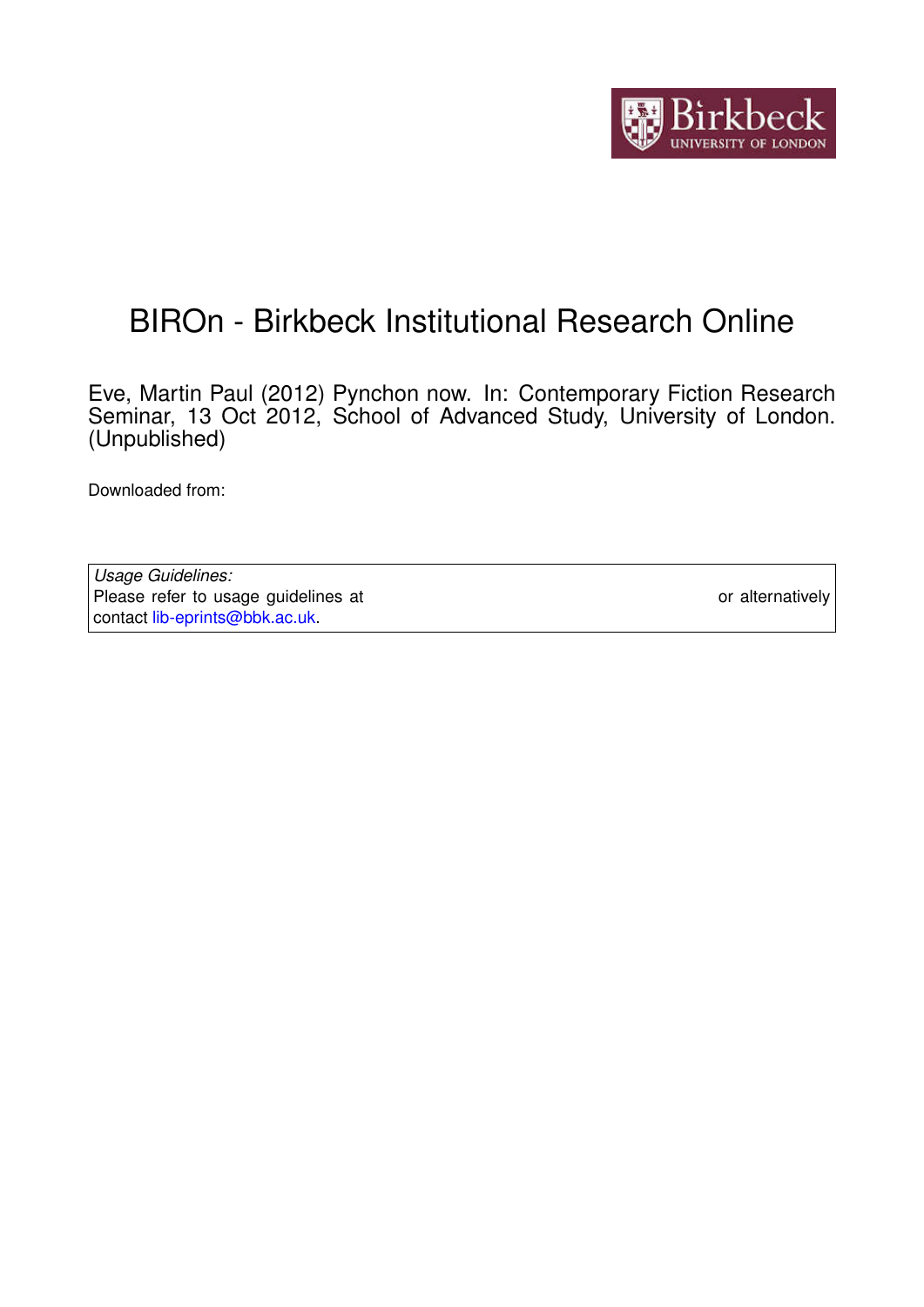Paper given at the Contemporary Fiction Research Seminar in 2012.0009 Martin Paul Eve

# **SLIDE**

As we draw to the close of 2012, it's worth noting that 2013 marks some significant moments for the panel today. It will be 50 years since a 26-year old Pynchon published *V.*, forty years since the publication of his epic masterwork, *Gravity's Rainbow*, as well as the occasion for the International Pynchon Week conference in Durham and we've also seen, with a slightly self-serving plug at the start here, the launch of a new journal of Pynchon scholarship, which I edit with Doug, *Orbit*, which you can view at [www.pynchon.net.](http://www.pynchon.net/)

At this moment, for "Pynchon now", there are some points that I think it is vital that we address. Since the publication of Thomas Pynchon's third novel, *Gravity's Rainbow*, in 1973, it has been clear to most that his works have engaged with specific ethico-political ideologies. That Pynchon is "a step leftward of registering to vote as a Democrat", as one character puts it in *Vineland* seems clear. Where exactly within his texts, especially the earlier works, this sentiment comes from is, however, a very different matter. Furthermore, if we're not willing to drill down and find these moments, we need to be careful for, as Adorno has cautioned us, in his Hegelian riff: the Whole is merely the false. To kick off our "Pynchon Now" session, I want to take a touring career-wide sweep of Pynchon's ethics and politics, but I also want to begin to ask questions about a practice that I see in his work, and other overloaded forms such as the more recent Roberto Bolaño's *2666*, that I've called "crypto-didacticism". How do Pynchon's novels get us onside for their ethics; what are their didactic, moralising techniques and practices (for surely, when we say ethics, what we usually mean are the morals we like, as opposed to a discourse on the nature of moral thinking); and how might this relate to Pynchon's aesthetics? It's also worth saying at the outset here that I'm going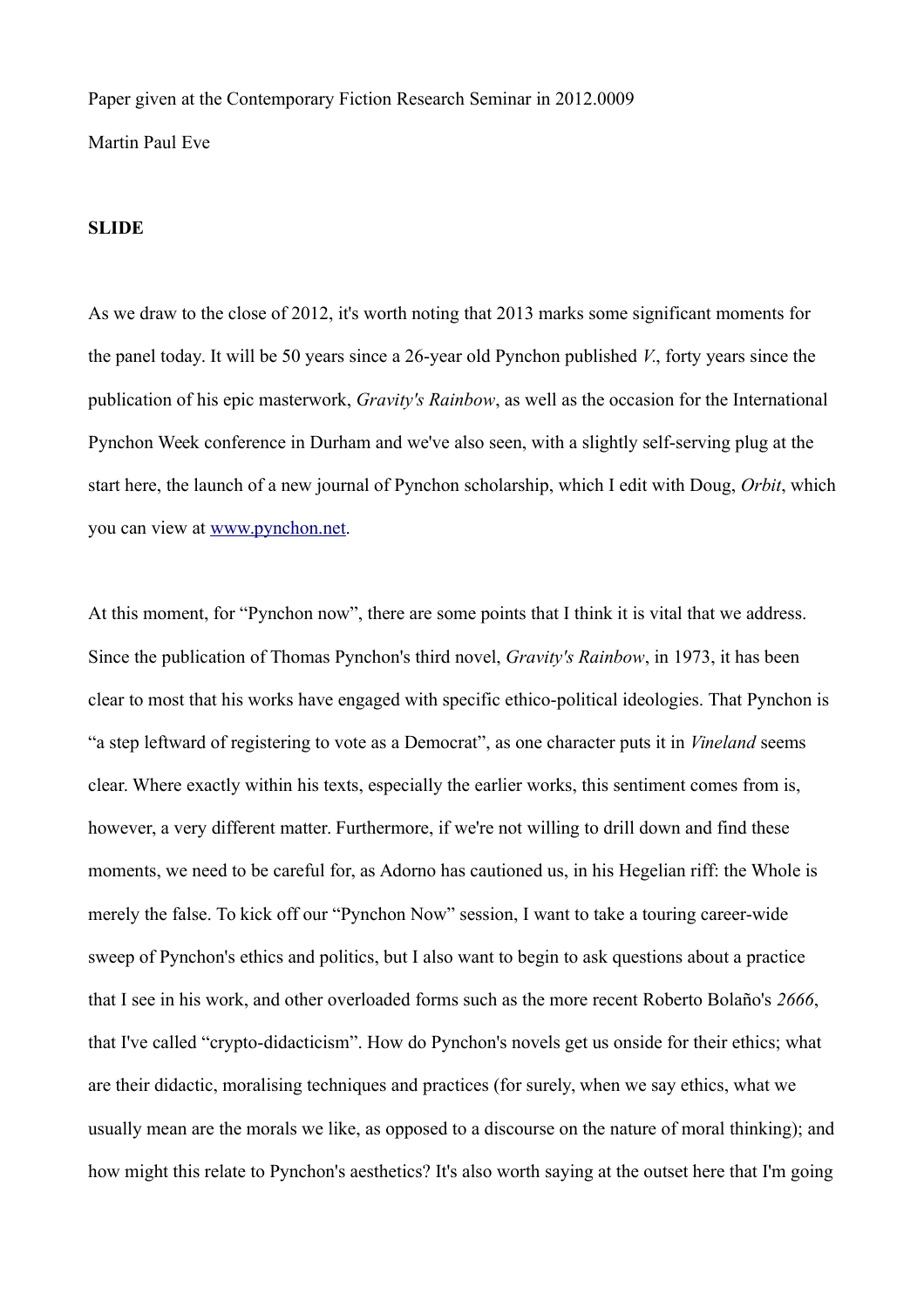to try to strike a balance between addressing an assumed audience consisting of paid-up Pynchon fanatics and those with a mixed-degree of Pynchon-immersion. In short: I'll try to avoid patronising either of those potential groups, but as an introductory paper to the panel, you'll have to be a little forgiving, in both camps.

## **SLIDE**

To begin with some taxonomical observations, Pynchon's works fall, broadly speaking, into two distinct categories: the California cycle of *The Crying of Lot 49*, *Vineland* and *Inherent Vice* can be contrasted with the epic historical or historiographic works, *V.*, *Gravity's Rainbow*, *Mason & Dixon*  and *Against the Day*. Pynchon has also written three essay pieces: "Is it OK to be a Luddite?", "Nearer my Couch to Thee" and "Into the Mind of Watts" (there are further paratexts of note to the field, which consist mostly of introductions to works such as *1984*, CD liner notes and Pynchon's personal editorial correspondence). This primary taxonomy of Californian vs. epic novels is important for thinking about Pynchon's ethics because it puts two specific historical moments under the spotlight: 1.) the failure of the Leftist project in the 1960s and 2.) the enduring repercussions felt under the Reagan administration and aggressive neoliberal modes since the 1980s. The California cycle novels are set distinctly in these frames, while the epics bring us a history of the present which, to my eyes, and also to David Cowart's, look distinctly like Foucauldian genealogies: critical histories of the Rocket and NASA in *Gravity's Rainbow*, the Enlightenment in *Mason & Dixon* and twenty-first-century capitalism in *Against the Day* (OK, you might dispute that *Against the Day* is focused on this aspect, but then a text with over 700 characters is bound to bring some level of diversity).

Let me deal first, albeit in the reductive form to which this type of survey paper must surrender itself, with Pynchon's epic cycle. **SLIDE** Ethical approaches to Pynchon's earliest novel, *V.*, have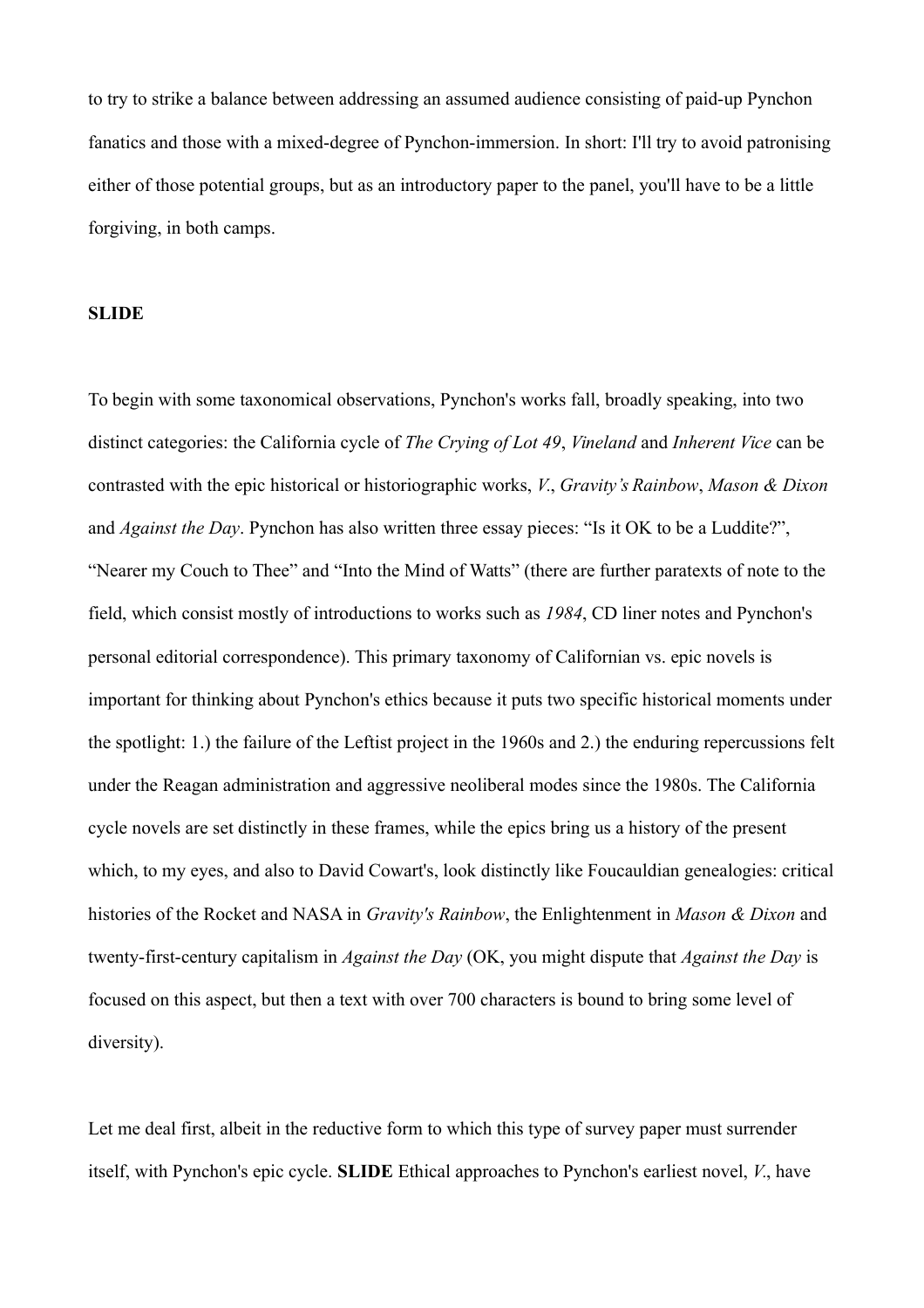been twofold in form, that I believe can be said to contribute to a normative ethics and a metaethics. The normative ethical proclamations in *V.* seem to be concerned with Nazism and are most prominently brought to the fore through the novel's focus upon the Herero genocide, an otherwise broadly unremarked-upon episode in early twentieth-century history. During Foppl's siege party, a crucial episode in that first text, Pynchon writes of an association with Nazism that is hard to shake. Indeed, the sinister Weissman, who will later re-appear in *Gravity's Rainbow*, manifests his tendencies towards extreme, right-wing politics through his interrogation of Mondaugen's knowledge of "D'Annunzio", "Mussolini", "Fascisti" and the "National Socialist German Workers' Party". Finally, he is disappointed: **SLIDE** "[f]rom Munich and never heard of Hitler,' said Weissmann, as if 'Hitler' were the name of an avant-garde play". Perhaps the most notorious line for ethical thinking in *V.*, however, is the infamous statement of the narrator on the number of murders committed in the Herero genocide that **SLIDE** "[t]his is only 1 per cent of six million, but still pretty good", which obviously brings in problematic notions of Holocaust absolutism against relativity and a whole series of debates with Eli Wiesel's stance that have yet to be fully played out in the field. This relativising strain spills over into the meta-ethical stance in *V.*, which can now be properly historicized as a product of its time: there is a clear focus on narratives of alterity. From our perspective, as Shawn Smith puts it, it is "no longer new or revolutionary" to state that "history is a field of competing rhetorical or narrative strategies". Pynchon, in 1963, however, seems to take exactly that stance.

### **SLIDE**

*Gravity's Rainbow*, the next of Pynchon's epics and still his most celebrated work, takes a different tack. The most prominent theme in this novel seems to be the genesis of contemporary America's technological and economic supremacy in the slave labour camps that built the V2. Although *Gravity's Rainbow* forks and branches and scorns the heresy of reductive interpretation as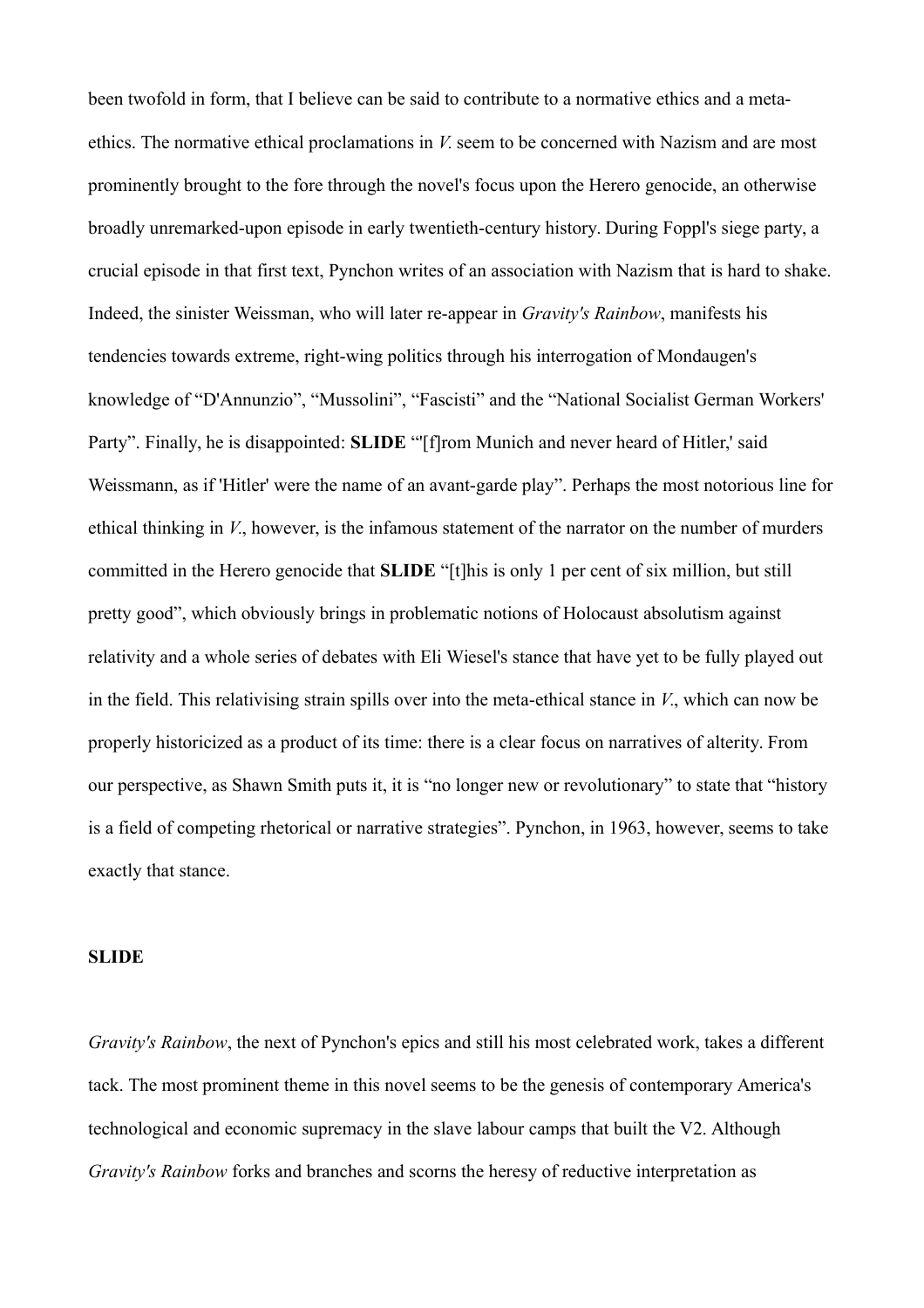privileging some nebulous platonic "Real Text" (with capitalised casing), the primacy placed on the epigraph attributed to Wernher von Braun, the head of NASA who also worked on the V2 programme in World War II, seems also to privilege this particular historical strand. Alongside this, of course, lies an abundance of other areas to explore, but the strand that takes the silver medal in *Gravity's Rainbow*, for me, is the surfacing of Pynchon's enduring interest in ecology, particularly in the scene where Slothrop receives Luddite suggestions from a pine tree, suggesting he sabotage the local farm equipment. Pynchon's techniques for staging the genealogy of the Rocket, as we might call it, though, are interesting. Less blunt than *V.*, Pynchon moves the Holocaust to the periphery of his novel. We never receive the metonymic "Auschwitz", but instead are given "camp Dora". Approach and avoid is the highlighting technique. It seems also that Pynchon has, by this stage, begun to consider the advice of Corlies Smith, his friend and editor. Smith told Pynchon, in their editorial correspondence for *V.*, **SLIDE** that he thought Pynchon should avoid trying to write a protest novel. It seems to me that, in *Gravity's Rainbow*, Pynchon attempts to write a cloaked protest novel that buries its target amid its overloaded, encyclopaedic form.

After a long break of 20 years, Pynchon's readers were confronted with *Vineland*, Pynchon's most disparaged novel, to which I'll return shortly. **SLIDE** What they were expecting, however, was *Mason & Dixon* which was instead released in 1997. Another of Pynchon's epics, this novel charts the surveying escapades of the eponymous protagonists, with great potential for the ironic historiographic metafiction for which Pynchon is famed, in relation to the American Civil War. Full of metafictive play, including a narrative that metaleptically folds across its enclosed diegetic layers, the normative ethics in this novel seem, straightforwardly, to centre on slavery, its link to Enlightenment and capitalism. Dixon, in Pynchon's version, snatches a whip from a slave driver in a central episode. The future-orientated twist that Pynchon introduces is to tie this to a critique of instrumental rationality and twentieth-century contexts, tying in precarity and indentured wage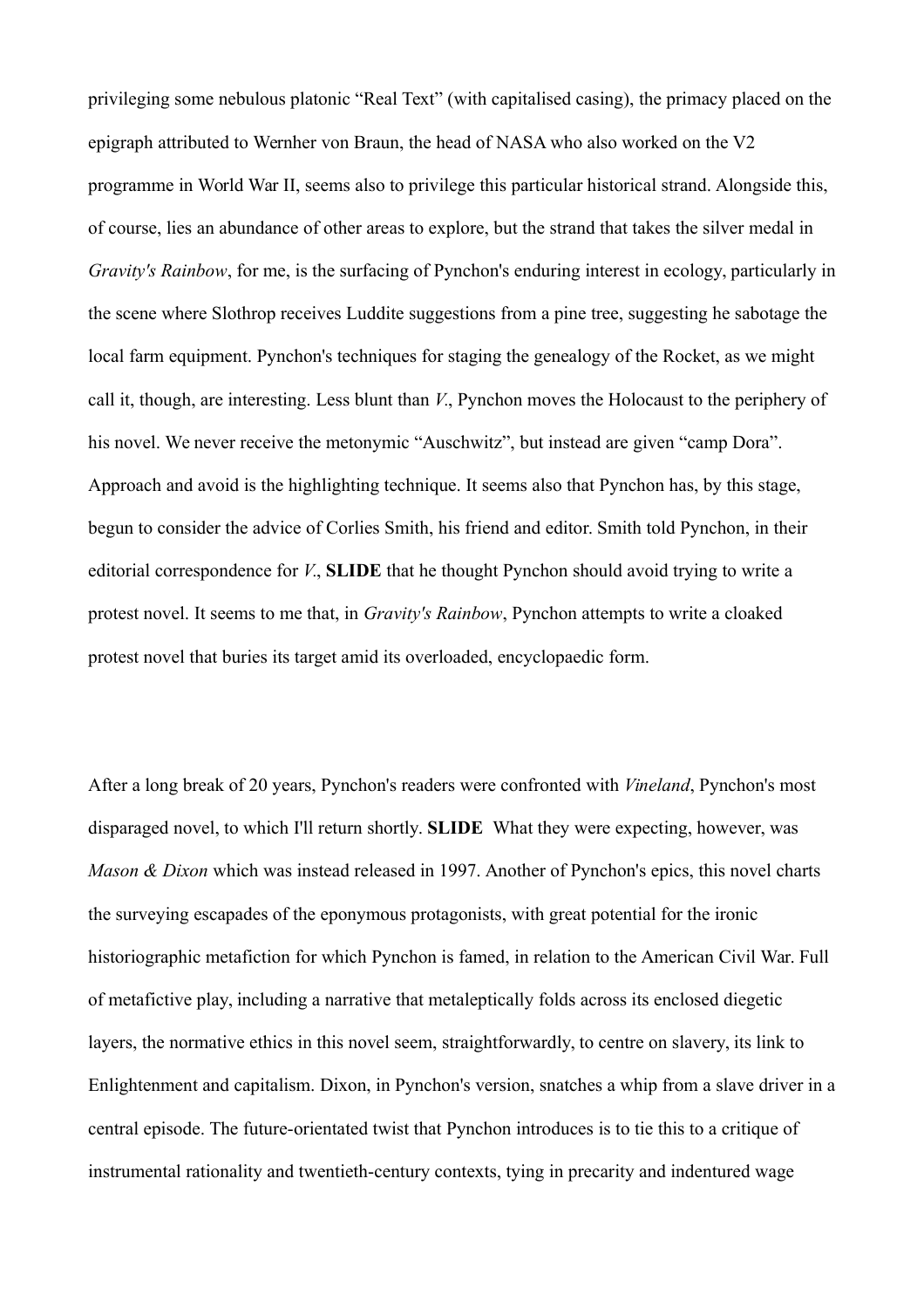labour: "slavery leading the charge to Enlightenment" as Brian Thill puts it – while Pynchon puts it another: "Commerce without Slavery is unthinkable", a slavery which depends upon the "gallows". *Mason & Dixon* is also a highly interesting text on the aesthetic level, not only for its playful narrative interweaving, but also for its use of 18th-century grammatical and typographical conventions, adding an extra layer of reader involvement in the process.

The final of Pynchon's epics, so far, is **SLIDE** *Against the Day*, his 2006 genre-bending behemoth that charts the period between the 1893 Chicago World's Fair to just before World War II with a cast comprised of airships, anarchists and shamans. Although this work is extreme, even by standards of the encyclopaedic novel, there seems to be a particular focus given, as is the case across many of Pynchon's works, to anarchism. At a basic level, *Against the Day* makes direct reference to a large number of prominent historical anarchists; Benjamin Tucker, Leon Czolgosz, Mikhail Bakunin, Peter Kropotkin, Jean-Baptiste Sipido, Gaetano Bresci and Luigi Lucheni among others. Anarchism, in Pynchon's text, is presented as a dualism; on the positive side, the product of an liberating socialism, but also, in its terroristic capacity, an affirmation of Reaganomics, the outcome of devolved autonomy – the well-known libertarian problem of freedom to, vs. freedom from. Of course, it's Pynchon, so we get a double-edged presentation. On the one hand, there seems to be a critique of anarchism via the idea of a narrowed temporal bandwidth that Pynchon had earlier used in *Gravity's Rainbow* when he writes: "[t]hese people […] they're all so unanchored, no history, no responsibility, one day they just appear, don't they, each with his own secret designs". Conversely, though, Lew Basnight finds himself unable to reconcile the "bearded, wild-eyed, bomb-Rolling" description furnished by his agency with the people he meets in the company of Moss Gatlin, the travelling anarchist preacher. The injustice of the social stereotype is finally driven home when Pynchon writes of the betrayal felt on account of the mainstream representation: "[t]he Anarchists and Socialists on the shift had their own mixed feelings about history".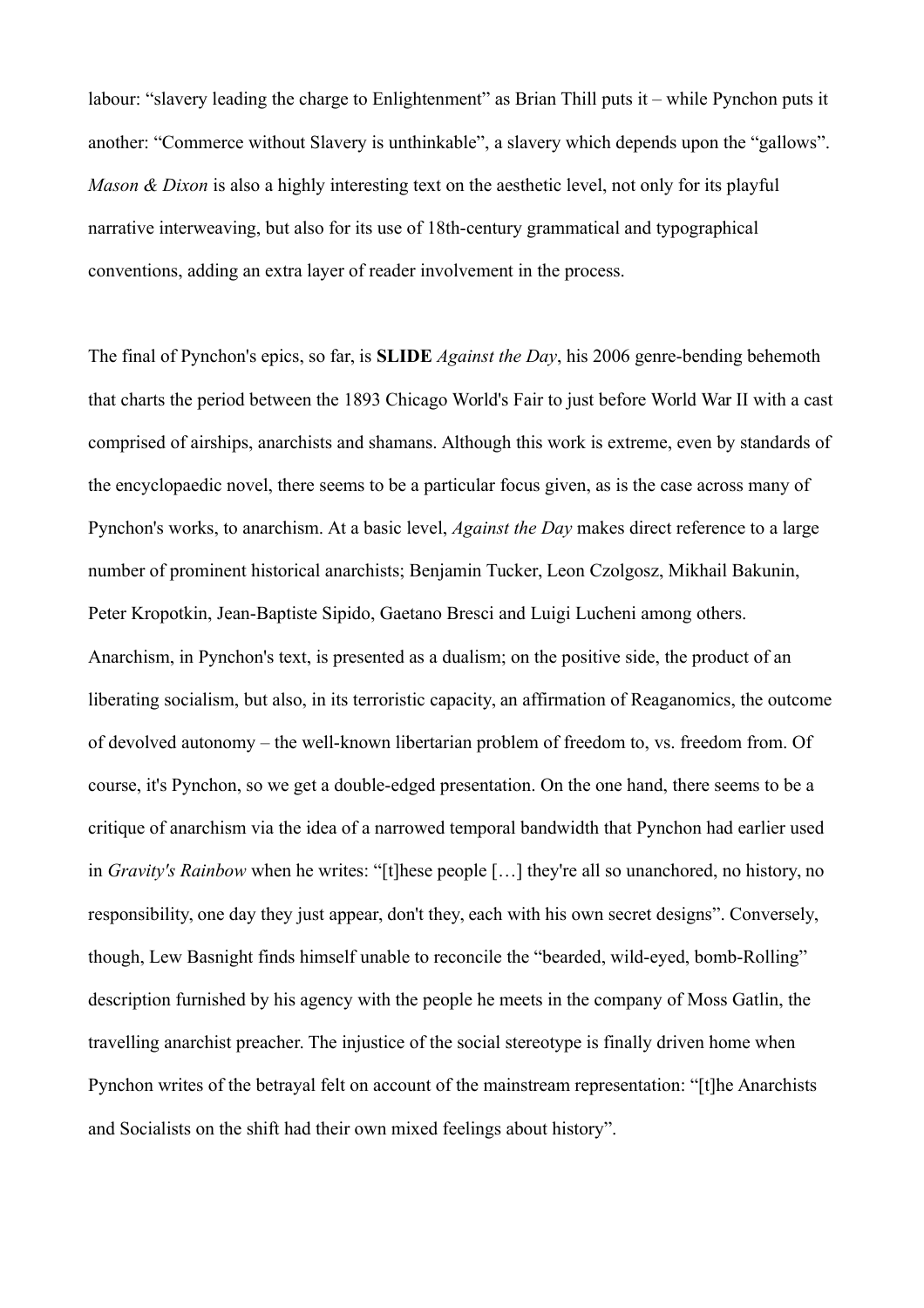Each of the historic contexts of the epics seems to contribute to the backdrop and climate of Pynchon's California cycle of novels. **SLIDE** In *The Crying of Lot 49*, which Pynchon referred to as "a piece of shit" in his correspondence, anarchism resurfaces when the anti-detective protagonist, Oedipa Maas, encounters a deaf-mute dance from which she asks: "how long could it go on before collisions became a severe hindrance? […] But none came." This utopian vision of a libertarian community, as Thomas Schaub frames it, distinctly tends towards the "no-place" of utopia's homophones though. Indeed, the context in which this is framed is one of incoherence: Oedpia is a Young Republican who plays fast and loose with supposed Republican moral values; we're shown a Confederate organisation, the Peter Pinguid Society, that celebrates a day of historic value for the Union and shuns capitalism because, in a historical materialistic sense, it leads to Marxism; Pynchon gives us a "facially deformed welder, who cherished his ugliness"; a live child who longs for his own pre-natal abortion; a black woman who goes through "rituals of miscarriage" and a voyeur who does not know the object of his voyeurism. The list goes on and the utopia ironically framed by the closing line of *Against the Day* is broken down: "they fly towards Grace".

**SLIDE** *Vineland* takes this further and gives a more direct commentary upon the 80s, Reagan and mass-confinement military exercises such as the sinister REX-84. Although not well-received critically at its moment of release (if you've read the new David Foster Wallace biography, you'll note that DT Max claims that this was the work that singularly turned Wallace off Pynchon), there has been subsequent interest in this novel. To my mind, the most interesting aspect of *Vineland*, for an ethical stance, is its resonance with the sentiment in *Gravity's Rainbow* that humans have an essentialist will towards complicity with their own domination. In *Gravity's Rainbow* it is remarked that The Counterforce are "schizoid, as double-minded in the massive presence of money, as any of the rest of us" and that "[a]s long as they allow us a glimpse [of the promised temptation], however rarely. We need that". *Vineland* is problematic in this respect, though. Instead of the universal figuration that was provided in the earlier epic, in this novel Pynchon links female hetero-sexual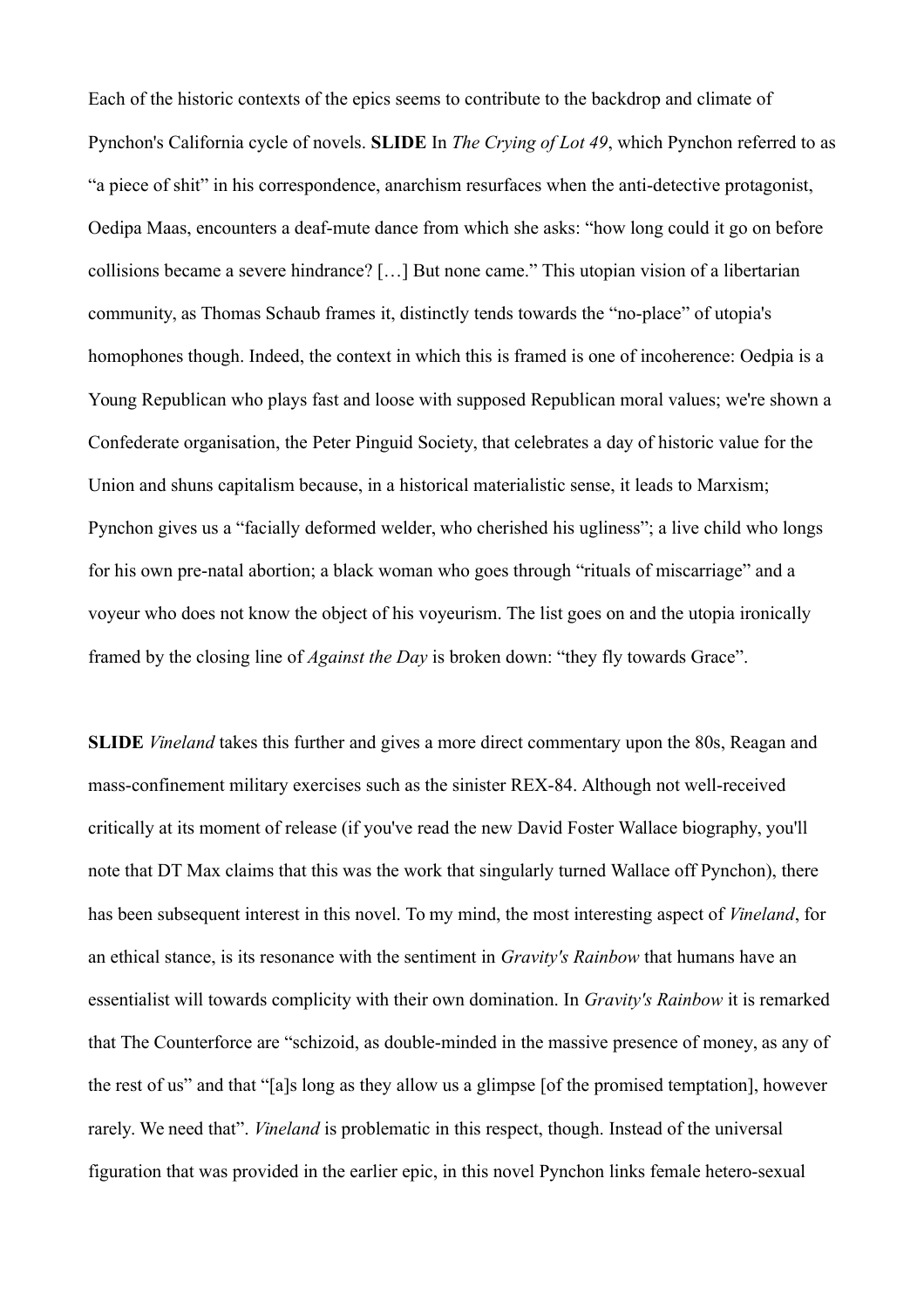desire to a will to submission. Frenesi, who feels an attraction to Brock Vond, the Reaganite, bent police officer, is described as though "some Cosmic Fascist had spliced in a DNA sequence requiring this form of seduction". Although this seems to echo Foucault's question in his 1975 interview "Sade, Sergeant of Sex": "[w]hy these boots, caps, and eagles that are found to be so infatuating, particularly in the United States?", the way the link is made predominantly with regard to female sexuality and essentialism is troubling in this novel.

**SLIDE** The last of Pynchon's California novels is *Inherent Vice*, a faux-Noir detective work with a hippy investigator, Doc Sportello, self-employed under LSD Investigations: that's Location, Surveillance, Detection, in case you were wondering. Another slight volume, this is easily Pynchon's most filmable work and, for those who don't know, PT Anderson is down to direct a version starring Robert Downey Jnr as Doc. There are two ethical points that I want to draw out from this text. Firstly, Pynchon demolishes the naïve nostalgic view of the 60s through a demonstration that even Hippy culture sits atop a history of racial oppression – as Doug points out in a forthcoming article. Secondly, though, the presentation of the internet in *Inherent Vice* is given the same Luddite treatment that was prevalent in *Mason & Dixon's* critique of Enlightenment instrumental rationality. Pynchon achieves this through positing that the ARPAnet system used by Fritz in the novel has "some connection with TRW", which stands for Thompson Ramo Wooldridge company. It turns out that TRW was peripherally connected to the development of ARPAnet, the predecessor of the internet, but was also founded by the fathers of the ICBM. In, again, tracing back a genealogy of contemporary technology to the rocket, Pynchon's research track runs deep; the connection between TRW and ARPAnet is not obvious. Indeed, perhaps the best mirror of this oblique reference is the shared name and initial between Pynchon's Glen Charlock and Glen Culler, the TRW employee whose node was among the first four connected to the new packet-switching network and the man responsible for the second draft of the Interface Message Processor. Although the point is cryptically made, the implications are well phrased by Janet Abbate **SLIDE**: "[i]n the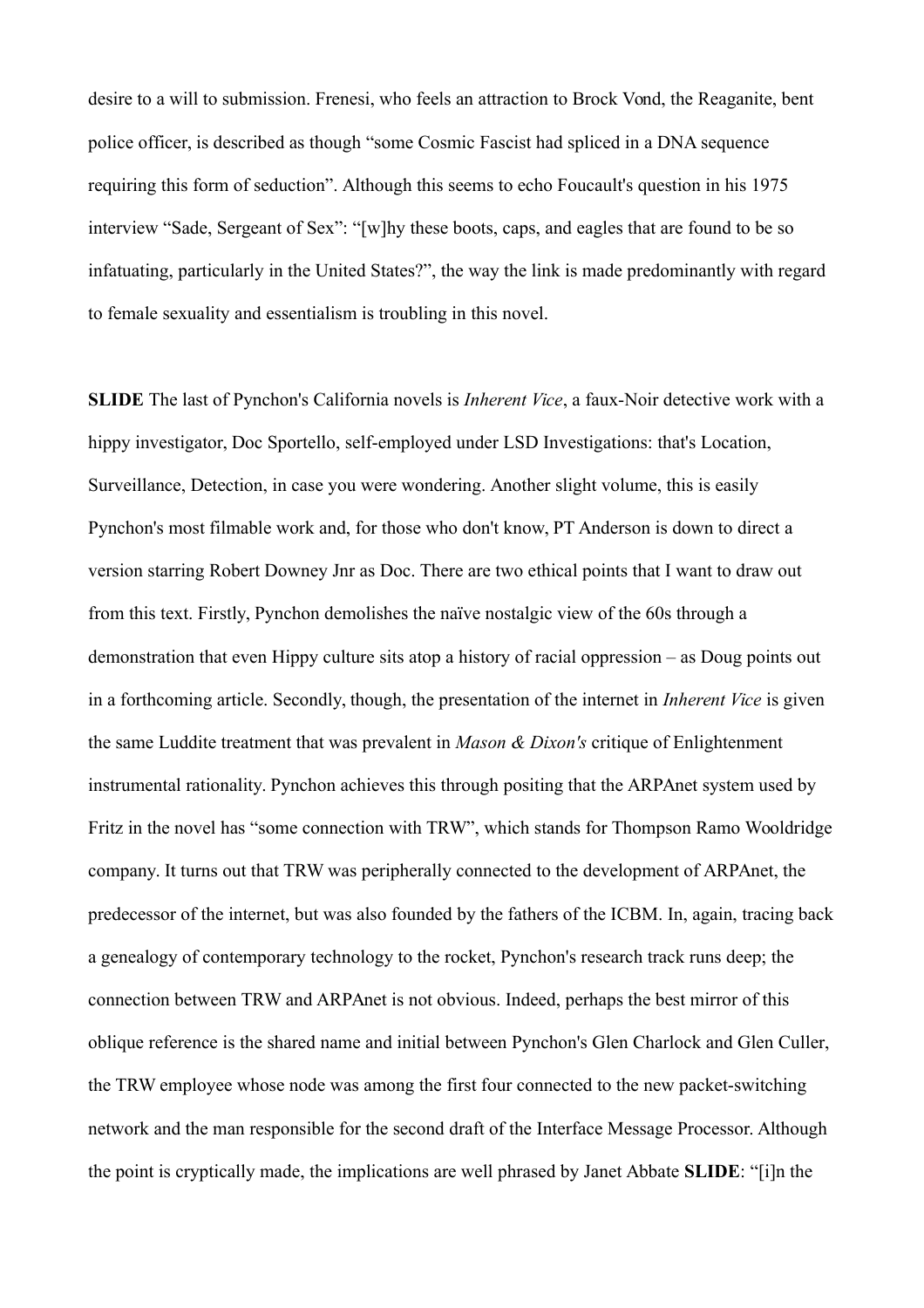years since the Internet was transferred to civilian control, its military roots have been downplayed [... but] [t]he Internet was not built in response to popular demand [...] Rather, the project reflected the command economy of military procurement". Pynchon is correct, therefore, in positing this connection as the network's construction on behalf of ARPA did place impositions upon academic work, even if these came ex post facto, for as Leonard Kleinrock puts it: "[e]very time I wrote a proposal I had to show the relevance to the military's applications". Furthermore, several of ARPA's key figures from 1965 onwards, such as Robert Taylor, were former NASA employees, the genealogy of that organisation having been thoroughly asserted by Pynchon in *Gravity's Rainbow*.

From this broad sweep (which could invite a punning reference to the Brumal night in *Mason & Dixon*: *Tis a brumal night*, for behold it *sweepeth*) we can crudely formulate a list of Pynchon's predominant concerns that could be called "ethical". We can also start to build a linear chronology of this development:

### **SLIDE**

1.) The genesis of instrumental rationality in the Enlightenment

2.) The interlinking of slavery with a rational capitalism, in which Pynchon retains a Puritan inflection, and which leads to ecological destruction

3.) The Frankfurt-School-esque terminus of this mode of rationality in the death and labor camps 4.) the interlinking of such genocide with specifically right-wing politics and economic practices 5.) the predication of contemporary America's technological and economic supremacy upon histories of such politics and practices

**SLIDE** In addition to these precepts, which could have been deduced by just sitting down and reading a lot of Marcuse and Adorno, it also seems fairly clear that agency in Pynchon's texts is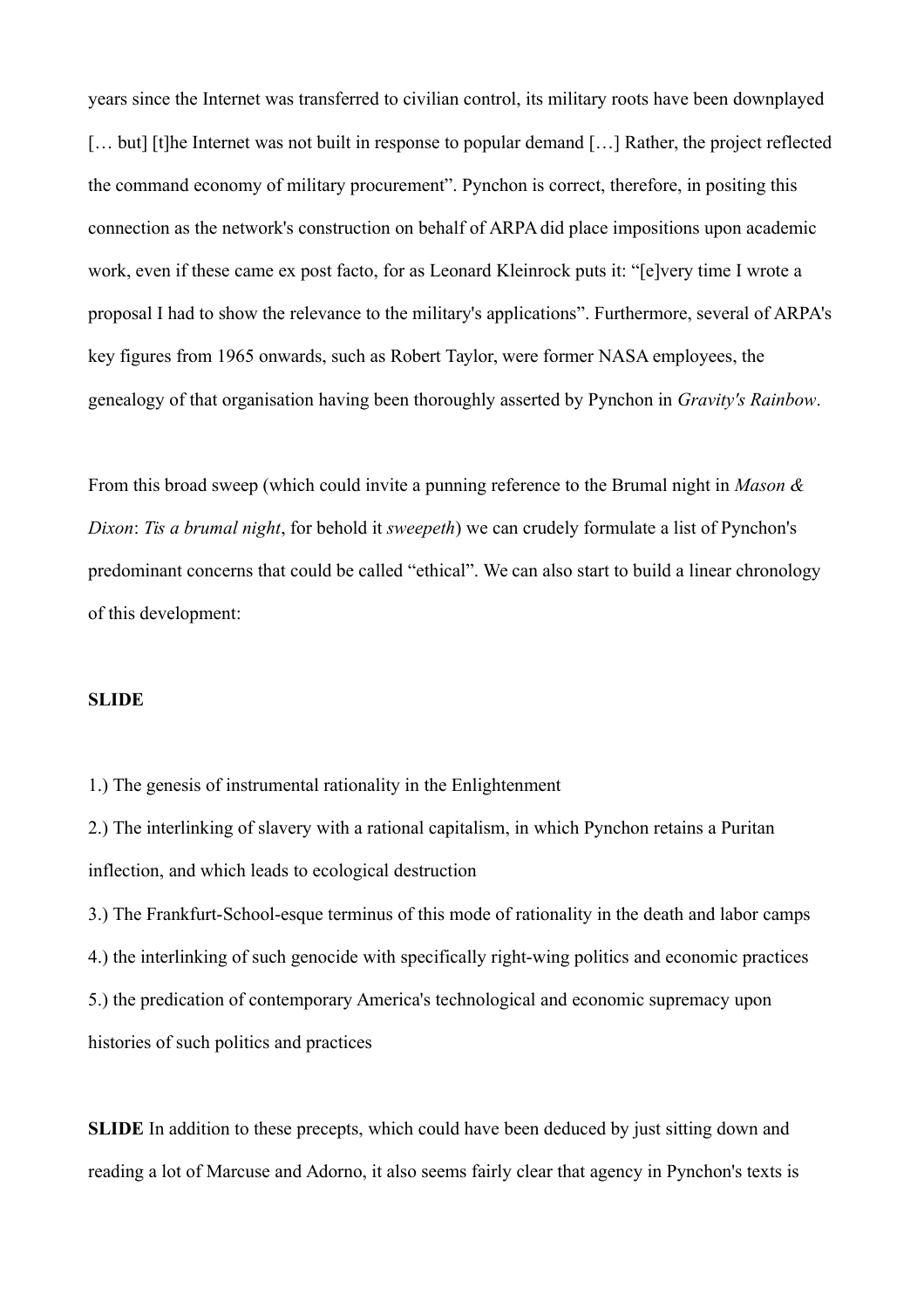constrained by a form of social subjectification. Although others have contested a Foucauldian parallel on the grounds of differing power models, I think there's a good case to be made to see alignment between Pynchon and late-Foucault (say, in the College de France lecture series published under the title *The Hermeneutics of the Self*) here because it marks a continual tension between a self that can act upon others and itself (consider GR's "we do know what's going on and we let it go on") and a self that is wholly constructed by forces beyond the power and knowledge of the actor ("the cosmic fascist in our DNA"). As Judith Butler puts it in *Giving an Account of Oneself*: "[t]his ethical agency is neither fully determined nor radically free".

This brings me, after this survey, back to thinking about Pynchon's didacticism and morality, as opposed to that we call ethics in literature. Derek Attridge proposes that the study of literary ethics must remain sensitive to "to the work's distinct utterance", or to rephrase, that it should avoid Adorno's criticism of applied philosophy which only reads out of works airs of its own concretion. It seems to me, however, that an ethical consideration of literature must consider not only the normative doctrines that are communicated, with all the dangers of literary instrumentalism and confirmation bias that must carry, but the formal and aesthetic means by which such doctrines are conveyed and the way in which they are interlinked. Let me conclude by giving two instances of such querying, one from a California cycle novel, and one broader question from the epics.

**SLIDE** The following passage comes from the opening to *Lot 49*:

She tried to think back to whether anything unusual had happened around then. Through the rest of the afternoon, through her trip to the market in downtown Kinneret-Among-The-Pines to buy ricotta and listen to the Muzak (today she came through the bead-curtained entrance around bar 4 of the Fort Wayne Settecento Ensemble's variorum recording of the Vivaldi Kazoo Concerto, Boyd Beaver, soloist); then through the sunned gathering of her marjoram and sweet basil from the herb garden, reading of book reviews in the latest *Scientific American*, into the layering of a lasagna, garlicking of a bread, tearing up of romaine leaves, eventually, oven on, into the mixing of the twilight's whiskey sours against the arrival of her husband, Wendell ("Mucho") Maas from work, she wondered,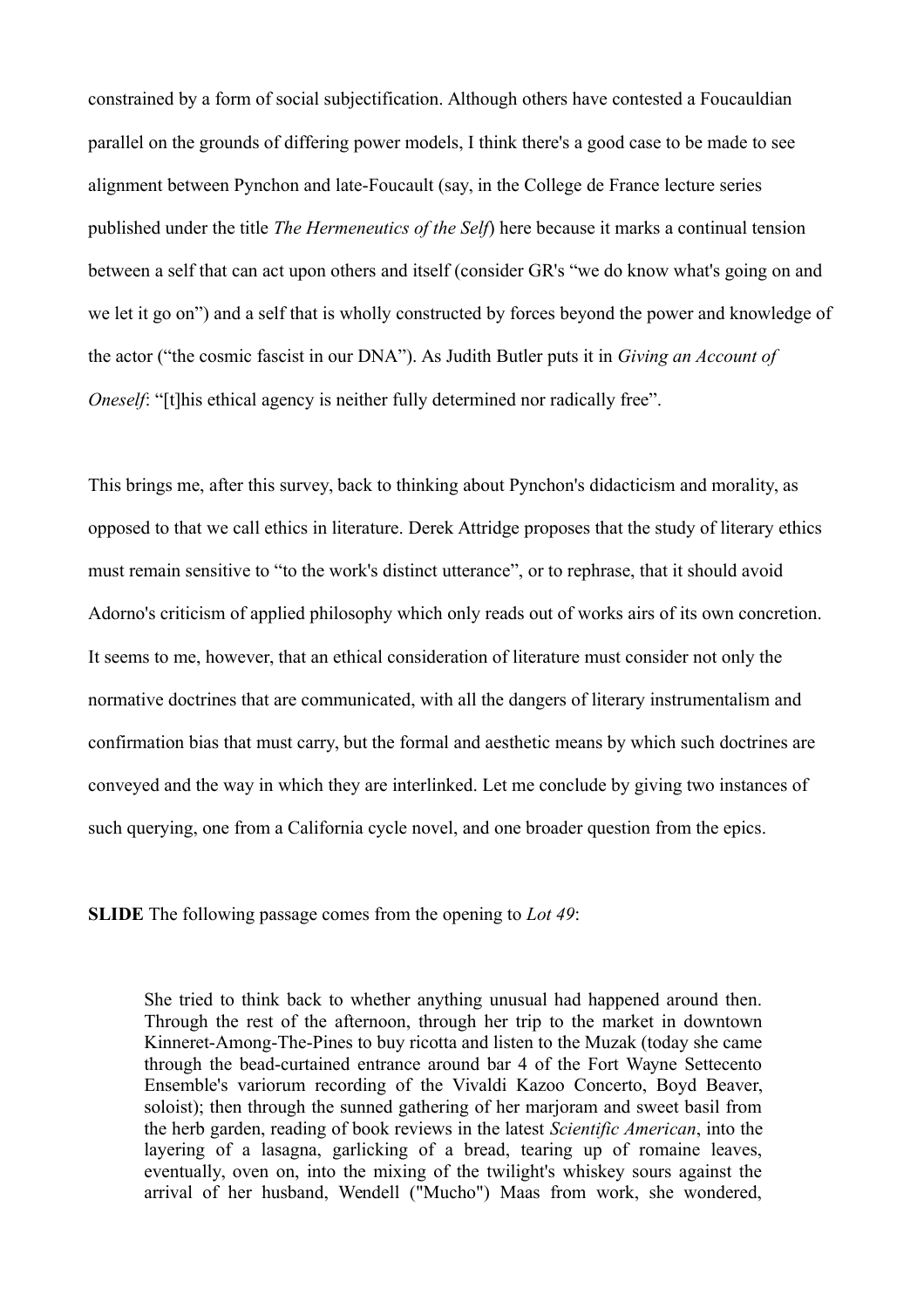wondered, shuffling back through a fat deckful of days which seemed (wouldn't she be first to admit it?) more or less identical, or all pointing the same way subtly like a conjurer's deck, any odd one readily clear to a trained eve

This passage serves as an excellent *mise-en-abîme* for much of Pynchon's fiction, featuring, as it does: classical music played on the Kazoo, digressive asides, characters who accrue only a single mention before disappearing and a syntax that is difficult to parse. Interspersed in this passage are no fewer than three instances of "through", two appearances of "into" before a turnaround: "back".

This "through […] through […] then through […] into […] into […] against […] back through" sequence gives a rationale for the sentence's difficulty. The first five prepositions carry connotations of forward movement, rapidity, involvement and progress. As with much of Oedipa's investigative unravelling, it falsely appears that she might be getting somewhere; she "knows a few things" (75). With each additional "through" and "into", the pace of the sentence gathers. Despite the stalling "against" moment before, which introduces the first hint of oppositional tension, it comes as a surprise when the central active verb within this extract ("wondered") reverses the flow of the sentence by omitting the anticipated conjunction ("whether" or "if") that would begin an interrogative content clause. Instead, Pynchon forces a back reference to the antecedent sentence: "[s]he tried to think back to whether anything unusual had happened around then". The final temporal locative adverb in this sentence refers back further to "a year ago", which must be construed relatively from the book's very first, nondescript, clause: "[o]ne summer afternoon" (5). There is no subsequent forward motion in this extract, only a reversal, a "shuffling back through" the card deck of days, searching for the oddity. Indeed, this reversal continues throughout the entire novel, which contains, despite the initial pages bulging with forward throughness, a grand total of 75 occurrences of the word "through" compared to 131 instances of "back"; an average for the latter of over one use per page in the edition here cited. The problems of stasis and entropy that gather and impede the protagonist throughout seem to be concerned with notions of nostalgia, of backward motion, which of course links to Pynchon's politico-moral stance.